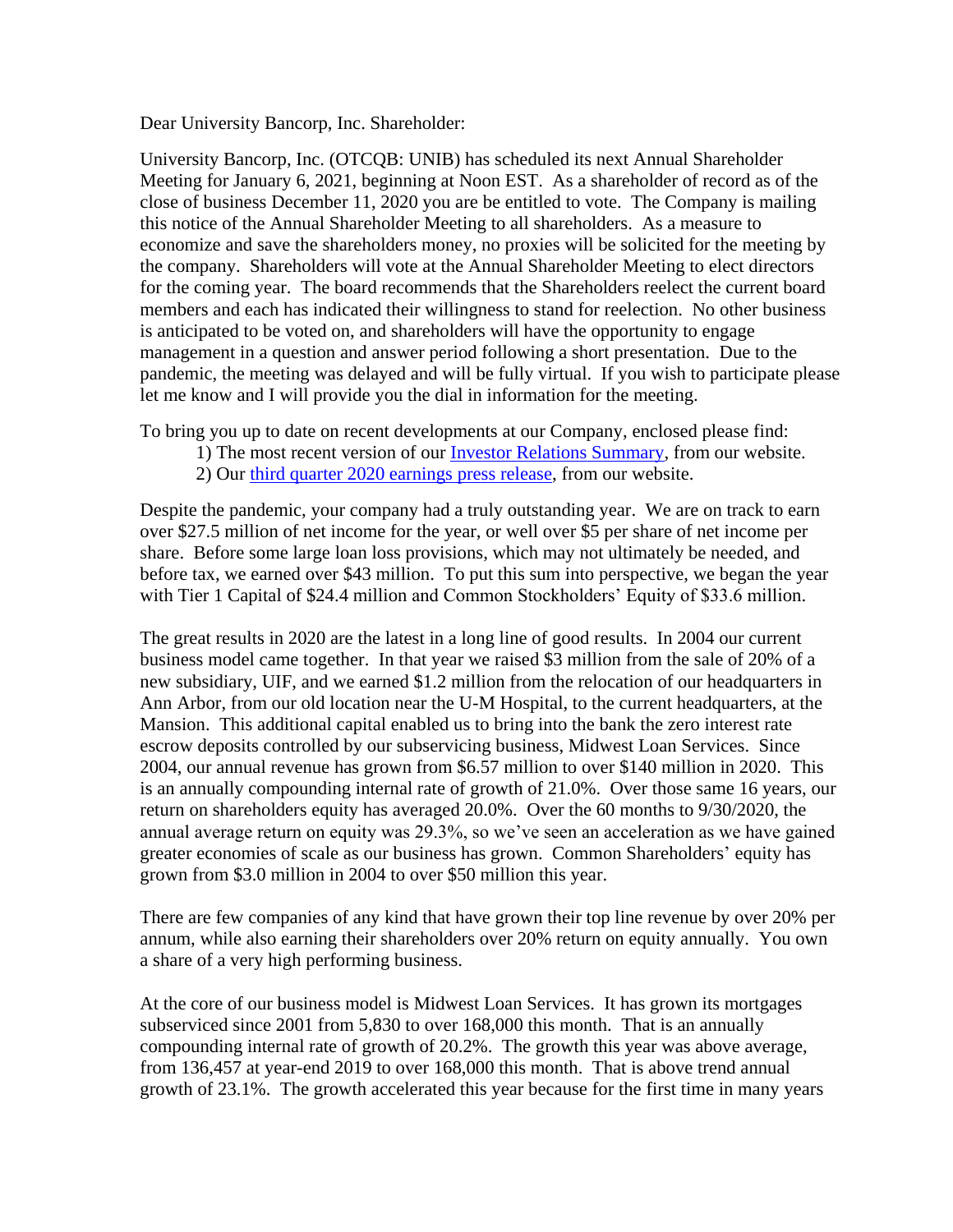we didn't sell any of the servicing rights on the over \$2 billion of mortgages we originated starting March  $1<sup>st</sup>$ . We were able to do this because our earnings rose significantly driving our capital base higher at a pace faster than the Mortgage Servicing Rights were being generated. Our regulators are comfortable with University Bank holding up to 75% of its Tier 1 Capital as an investment in Mortgage Servicing Rights. Currently that statistic is just 33% of our Tier 1 Capital, so we have room to grow faster in this way.

We use the zero interest rate deposits from Midwest Loan Services to fund the Loans Held for Sale that we originate in our retail loan origination businesses, UIF and University Lending Group (ULG). This year those businesses will originate over \$2 billion in new mortgages. When we don't sell the Mortgage Servicing Rights on the mortgages we originate, Midwest Loan Services grows its subservicing faster and what we call the "Flywheel" goes around faster (see page 12 of the Investor Relations PowerPoint available on our website, [https://www.university-bank.com/bancorp/,](https://www.university-bank.com/bancorp/) to see an illustration of this).

Our balance sheet has grown significantly since 2004, when it was just \$50.8 million in assets. At the end of November 2020, University Bank's total assets were \$609.1 million. We are turning that balance sheet over 3-4 times per year, each time earning a gain on sale of newly originated mortgage loans sold to the secondary market of between 4-5% before overhead expenses. Usually, after the expenses of originating those mortgage loans, we take 1-2% to the bottom line. Multiply that by 3-4x; it's a great annual return on assets. In 2020, with the industry capacity constrained, needing to refinance \$8 trillion of mortgages to lower interest rates, and only capable of originating \$4.1 trillion per year, margins are at peak cyclical levels, a full 1% higher. We earn more money by holding these Loans Held for Sale, which is a low risk, short duration, high yielding asset, than we could by investing in portfolio loans. In sum, our bank excels at generating high yielding, quality assets.

Some banks are very good at generating low cost deposits. Our Midwest Loan Services business currently generates a monthly average of \$600 million of zero cost deposits. As a result, our cost of funds in November 2020 was *4 basis points*, or 0.04%, and it's only that high because we have a high cost mortgage on a building we bought for an operations center in Ann Arbor that we cannot payoff for another year and a half.

Our bank is that rare bank that is very good at generating both low cost deposits and high yielding high quality loans. This is the true strength of our business model.

What does the future hold? Can we continue to grow at this pace?

Midwest Loan Services has only a 0.20% market share of the mortgages being serviced in the U.S. It has a strong competitive advantage. Our operations center is in Hancock, Michigan, in the western Upper Peninsula, where the average home sold in November 2020 for \$200,517. It's an on shore low cost place to do business from. Our costs are lower than our competitors and we provide a superior service. Our Google ratings are an average of 2.5 stars out of 5 *higher* than our competitors' and according to the CFPB's complaint database we have many fewer customer complaints than most of our competition per loan subserviced. We believe that Midwest Loan Services has many years of strong growth ahead of us.